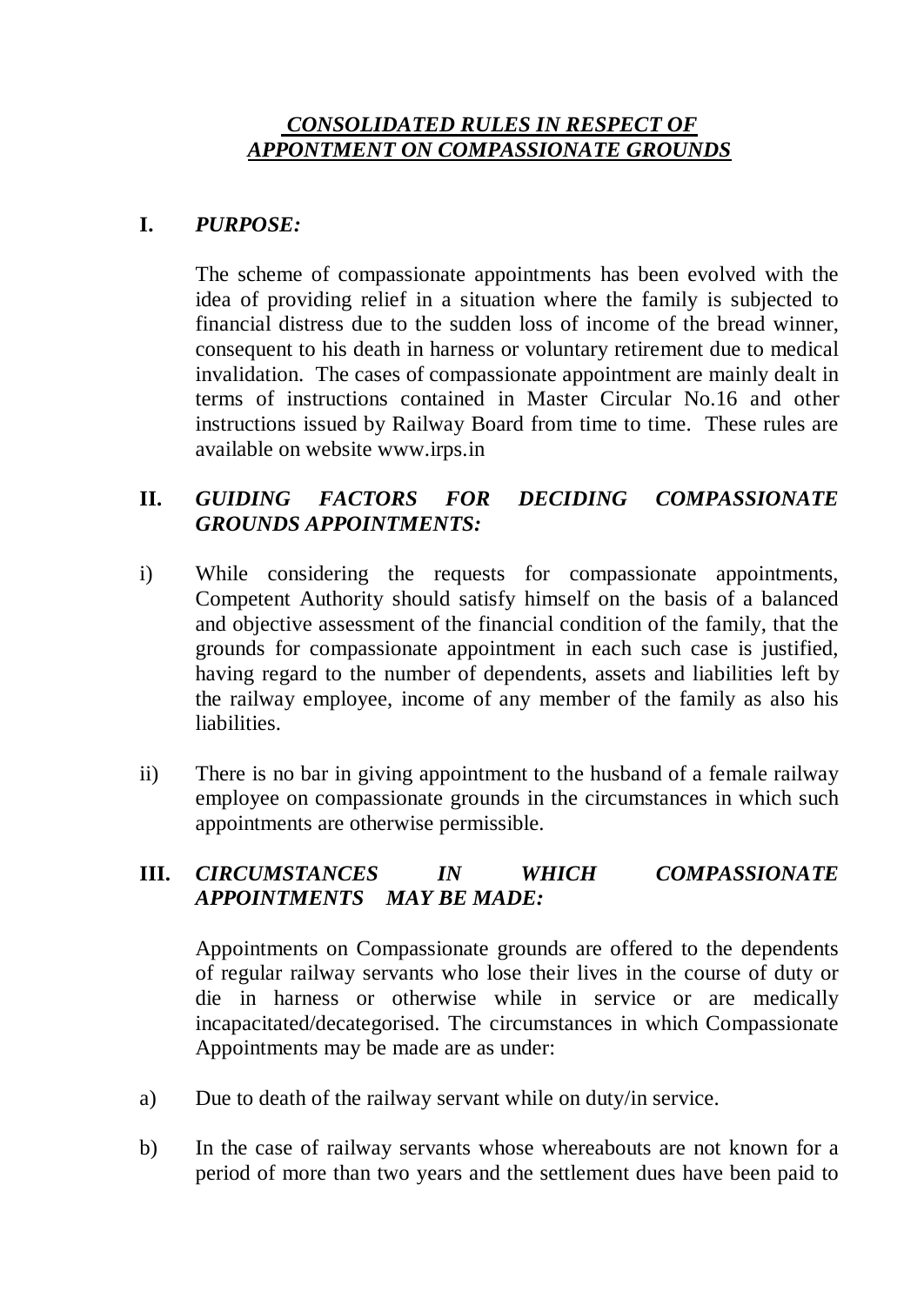the family (Subject to fulfillment of other conditions in Railway Board's letter No.E(NG)II/97/RC-1/210 dated 26.07.1998) and

c) In the case of medical invalidation of the railway servant in all medical classifications followed by voluntary retirement.

# **IV.** *ORDER OF PRIORITY TO BE FOLLOWED WHILE OFFERING APPOINTMENTS ON COMPASSIONATE GROUNDS:*

- i) to the dependents of railway servants who have died or who have become permanently crippled during the performance of duties.
- ii) To the dependents of the railway servants who die in harness due to railway accidents while off duty.
- iii) a) To the dependents of railway servants who die in service or are totally incapacitated while in service irrespective of the period of service left to reach the age of superannuation or of earning retirement benefits in full, or

b) are medically decategorised with less that 30 years of qualifying service of pensionary benefits.

iv) Dependents of employees who are medically decategorised with 30 years or more of qualifying service for pensionary benefits.

Where an employee has become medically unfit to continue in any post, he may be allowed to retire voluntarily and request for appointment of ward on compassionate ground considered.

(Authority Bd.'s Letter. No. E(NG)II/95/RC-1/94 dated 18-1-2000 and E(NG)II/95/RC-1/94 dated 18.01.2000 & 14.06.2006)

## **V.** *TIME LIMIT***:**

Normally all appointments on compassionate grounds should be made within a period of five years from the date of occurrence of the even entitling the eligible persons to be appointed on this ground. This period of five years may be relaxed by the Director General, RDSO, subject to the following conditions:

**(A)**

i) The powers shall be exercised personally by the Director General.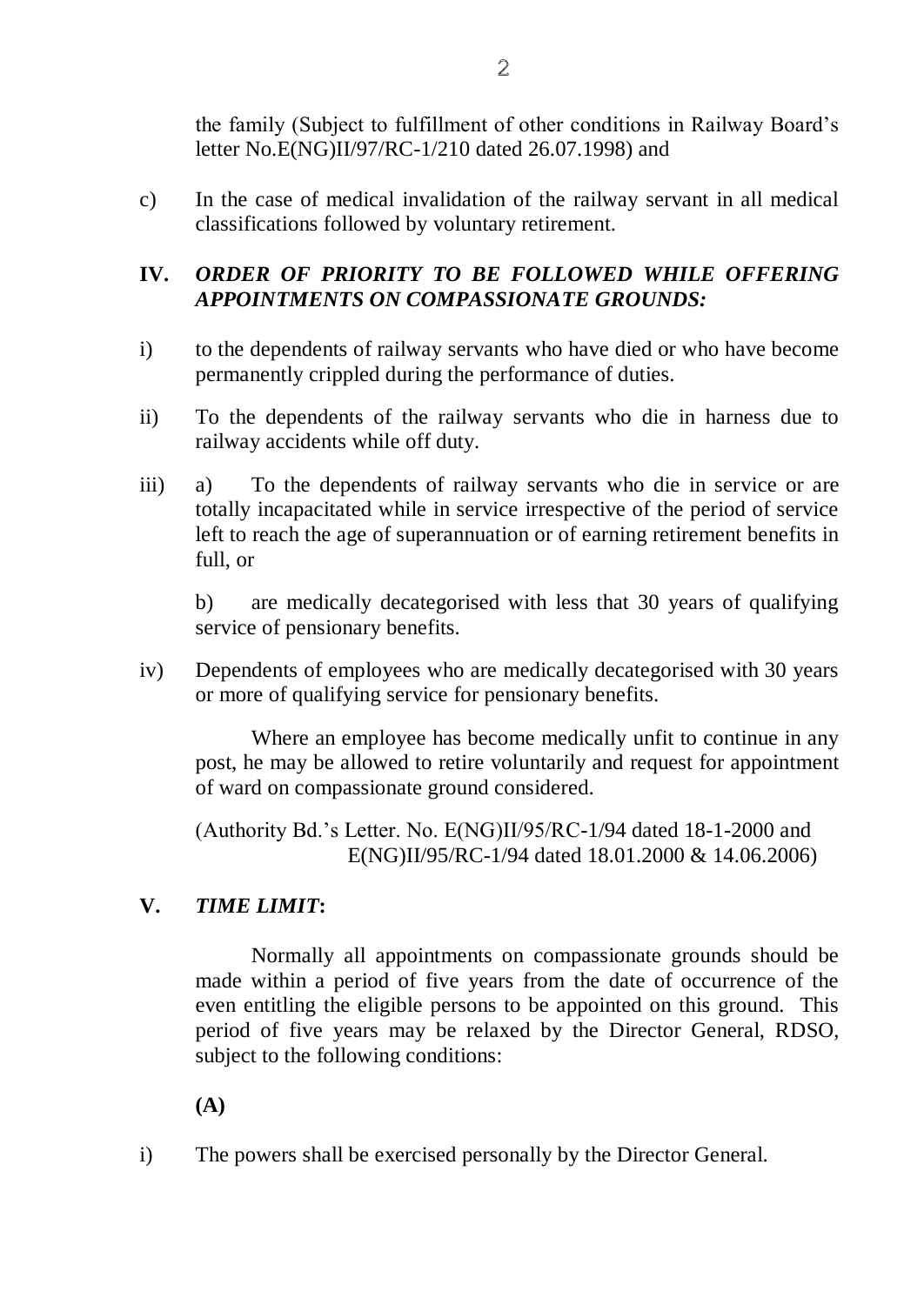- ii) The case should not be more than 20 years old.
- iii) The widow of the deceased employee should not have remarried.
- iv) The benefit of compassionate appointment should not have been given at any time to any other member of the family or a near relative.
- (v) The circumstances of the case should be such as to warrant relaxation of time limit.
- (vi) The request for appointment on compassionate ground should have been received within a period of two years as soon as the son/daughter has become major (DG can relax the period of two years subject to fulfillment of Railway Board's letter No.E(NG)II/98/RC-1/64 dated 28.07.2000.

**(B)**

- i) If the candidate is major at the time of death/medical invalidation of the ex-employee and is already admitted to a course then he/she shall be allowed to complete that course provided he/she takes due permission of the Railway Administration. His/Her candidature for appointment would be considered according to the qualification so acquired.
- ii) If the candidate is minor at the time of death/medical invalidation of the ex-employee, but at the time of his/her attaining majority, he/she is already pursuing/admitted to a course, he/she be allowed to complete that course provided he/she takes due permission from the administration. His/Her candidature for appointment on compassionate grounds would be considered in light of the qualification he/she acquires.
- iii) If the candidate is minor at the time of death/medical invalidation of the ex-employee and when he/she becomes major but is not pursuing/admitted to a course then his/her candidature for appointment for compassionate grounds would be considered in light of the qualification he/she possessed at the time of attaining majority.

#### **VI.** *GRADES IN WHICH APPOINTMENT CAN BE MADE:*

i) Appointment on compassionate grounds can be made only in the recruitment grades. However, in the intermediate grades where there is an element of direct recruitment appointments can be made subject to fulfillment of educational / technical qualifications.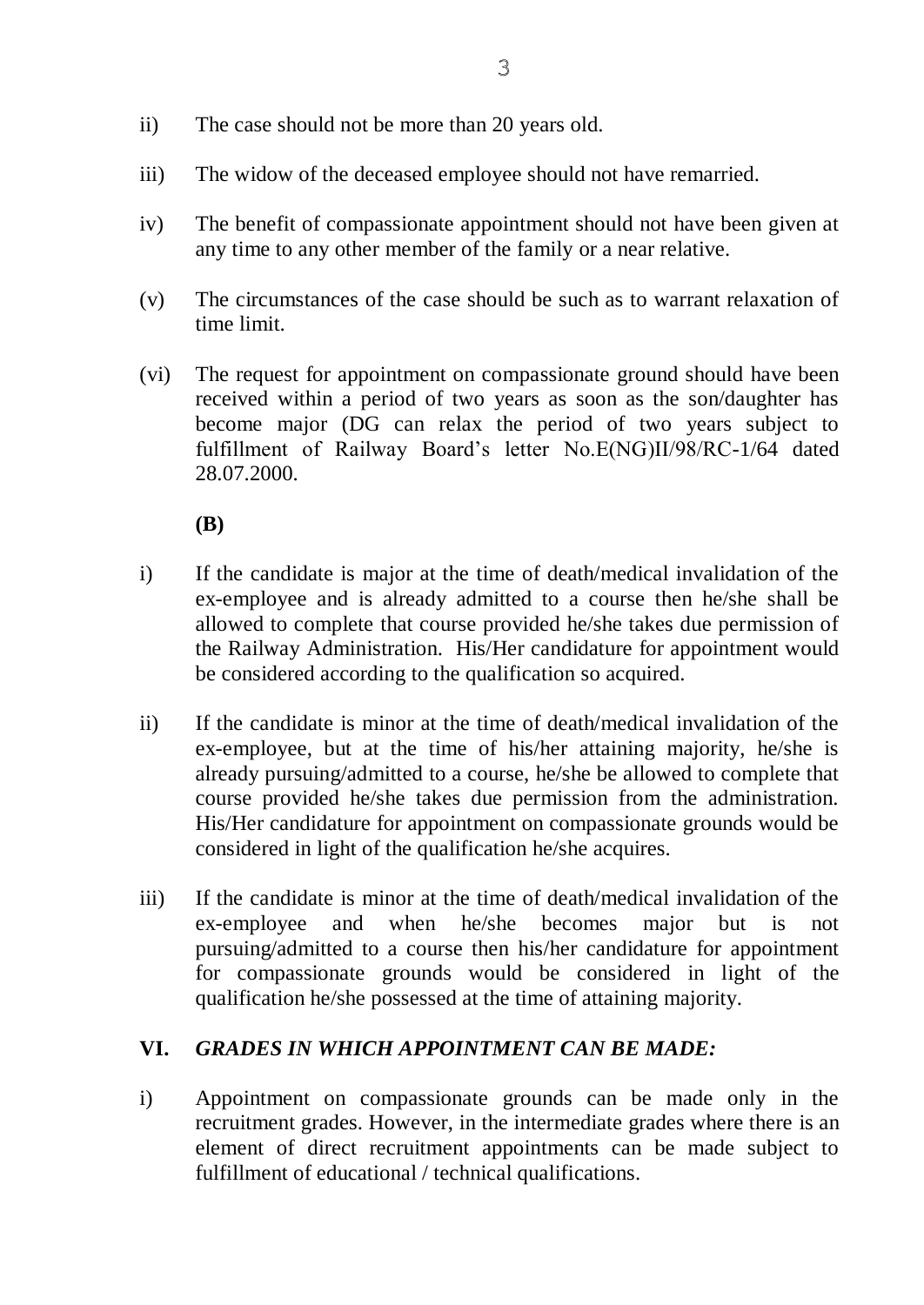ii) However, if, in any rare and exceptional case, where the circumstances are particularly distressing and fixation of pay at a higher stage than that normally admissible under the rules is considered justified, the Railway Board may be approached giving full details in the prescribed proforma for approval. [No.E(NG)II/83/RC-1/68 dated 07.12.1983]

### **VII.** *RELAXATIONS*:

- 1) Age relaxation:
	- i) Upper age limit may be freely relaxed on merits of the case.
	- ii) Lower age relaxation upto one year, with the approval of the Director General, further relaxation requires the approval of Railway Board.
- 2) Qualifications and conditions to be fulfilled :
	- i) Normally persons seeking appointment on compassionate grounds should fulfill the conditions of eligibility regarding the age and educational qualifications prescribed for the post to be offered.
	- ii) The educational qualification prescribed for the post to be offered should not be relaxed. However, if, on the merits of the case DG feels that such relaxation is necessary, such case may be referred to Railway Board. [No.E(NG)II/80/RC-1/4(KW) dated 22.02.1989]
	- iii) The instructions prescribing VIII class pass as minimum qualification for recruitment to Group 'D' posts are also applicable to compassionate ground appointments except in the case of appointments of widows in posts which are exclusively reserved for them, viz., Water women, Retiring Room Attendants, Cinderpicking women, Sweeper-women, C&W Khalasi [ for waste packing only], Ayah and Female sanitary cleaner in Railway Hospitals / Schools, Khalasis attached to Sub-Divisional offices of AEN.

[Authority: Board's Letter No. E(NG)II/86/RC-1/Policy dated 25.03.1986]

v) The minimum educational qualification of Skilled Artisans Gr.III on compassionate grounds is tenth class pass. The training period for such compassionate appointees (i.e. non ITI certificate holders)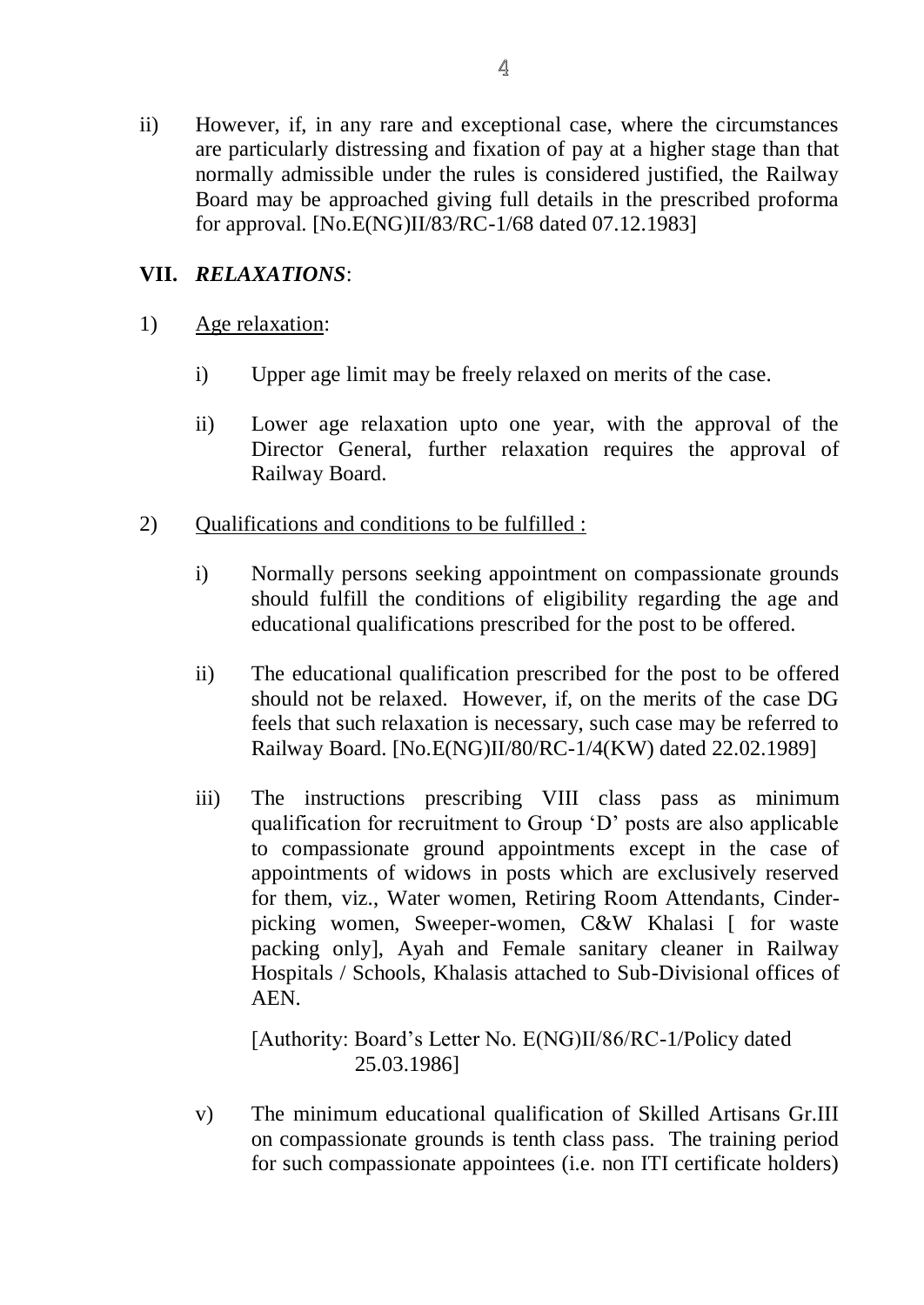would be three years as against six months for open market recruits.

[Authority: Board's Letter No. E(NG)II/97/RC-1/Gen.16/JCM/DC dated 19.6.2000]

vi) The Competent Authority may consider exemption from the requirement of possessing educational qualification prescribed for Group 'D' posts in the case of appointment of widows, provided the duties of the post can be satisfactorily performed by them without dispossession of the prescribed educational qualification.

[Authority: Board's Letter No. E(NG)II/99/RC-1/Gen.8/JCM-DC dated 29.7.1999]

### **VIII.** *COMPETENT AUTHORITY TO APPROVE COMPASSIONATE APPOINTMENTS:*

The powers to make compassionate appointment is vested in the Director General, RDSO. The Director General may, however, re-delegate these powers to other officers in terms of Railway Board's instructions issued from time to time.

### **IX.** *PERSONS ELIGIBLE TO BE APPOINTED ON COMPASSIONATE GOUNDS:*

- i) Son/daughter/widow/widower of the employees are eligible to be appointed on compassionate grounds in the circumstances in which such appointments are permissible. Where the widow cannot take up employment and the sons/daughters are minor, the case may be kept pending till the first son/ daughter attains the age of 18 years. The benefit of compassionate ground appointment may also be extended to adopted son/daughter provided, there is satisfactory proof of adoption valid legally, the adoption is legally recognized under the personal law governing the Railway servant, the legal adoption process has been completed and has become valid before the date of death / medical incapacitation of the ex-employee.
- ii) Adopted sons/daughters can be considered for compassionate appointment provided such adoption has been accepted for the issue of privilege Pass/PTO as per the provisions under the Pass Rules.

[Authority: Board's letter No. E(NG)II/86/RC-1/1/Policy dated 11.12.96]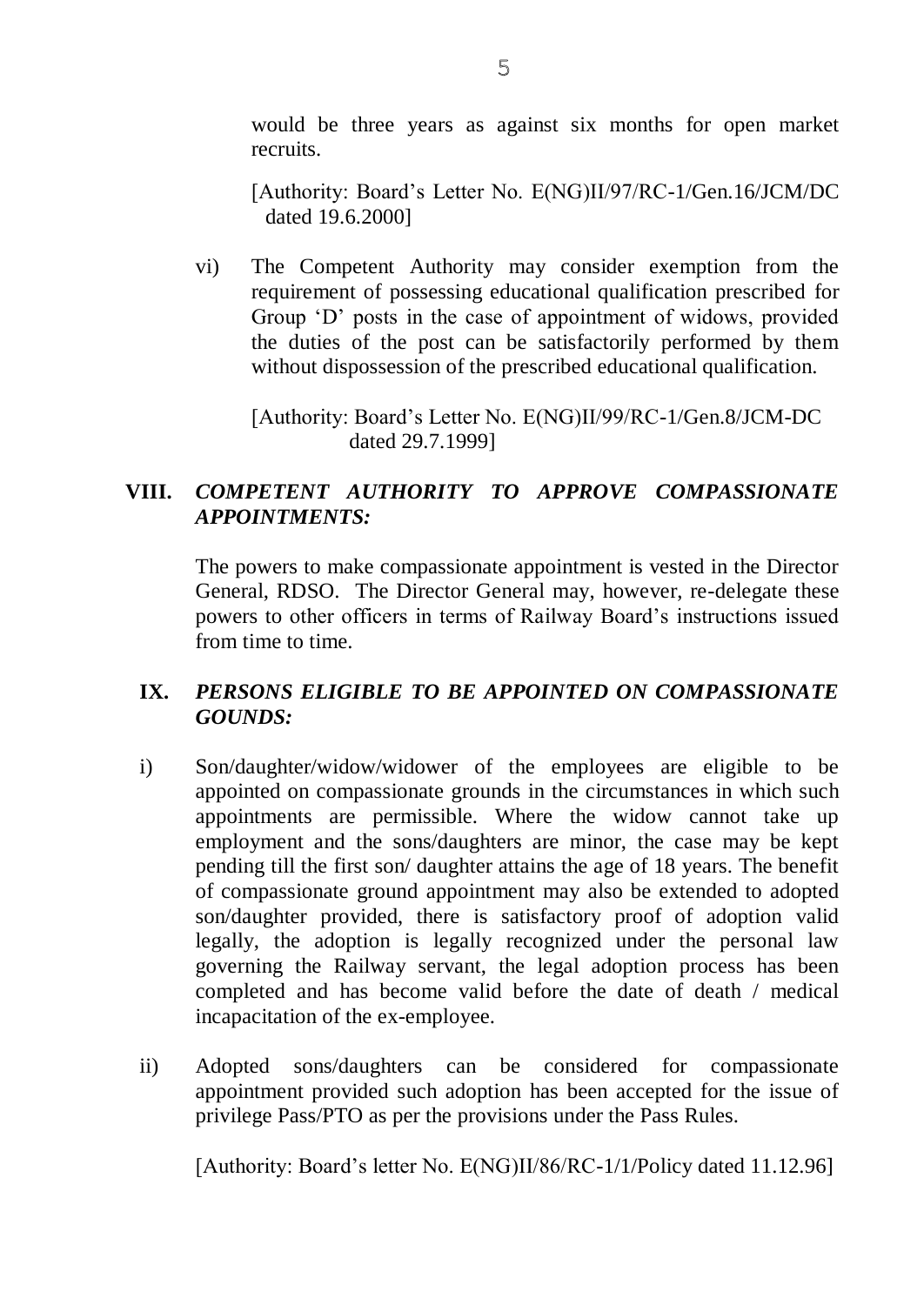iii) Appointment on compassionate grounds may be considered at Railway's level in cases of **dependents** of Railway employees dying as **bachelors / spinsters,** subject to the condition that the candidate proposed for appointment is shown as 'dependent' of the ex-employee as per the pass rules.

[Authority: Board's letter No. E(NG)II/88/RC-1/Policy dated 4.9.96]

iv) In case where dependency of a candidate is not covered by pass declaration for appointment on compassionate grounds of dependent of railway employee dying as **bachelor/spinster**, the dependency may be established through ration card or through investigation by Welfare Inspectors.

[Authority: Board's letter No. E(NG)II/99/RC-1/SE-19 dated 05.08.99]

v) In cases where the widow cannot take up employment and is survived by married daughter and the other children are minors, Director General may consider appointment on compassionate grounds to married daughters provided they satisfy themselves that the married daughter will be the bread-winner of the bereaved family.

[Authority: Board's letter No. E(NG)III-78/RC1/1 dated 3.2.81]

vi) Divorced/widowed daughter, wholly dependent on the railway employee at the time of death/medical invalidation, should also be considered for appointment on compassionate grounds, as in the case of married daughters from the date of issue of Board's letter i.e. 21.11.2001.

[Authority: Board's letter No. E(NG)II/2001 RC-1/ER/5 dated 21.11.2001]

vii) Provision for appointment of a near relative on compassionate grounds on the Railway **has been deleted**.

[Authority: Board's letter No. E(NG)II/88/RC1/1/Policy dated 13.12.95]

viii) Appointment on compassionate grounds to the second widow and her children are not to be considered unless the administration has permitted the second marriage.

[Authority: Board's letter No. E(NG)II/91/RC-1/136 dated 2.1.92]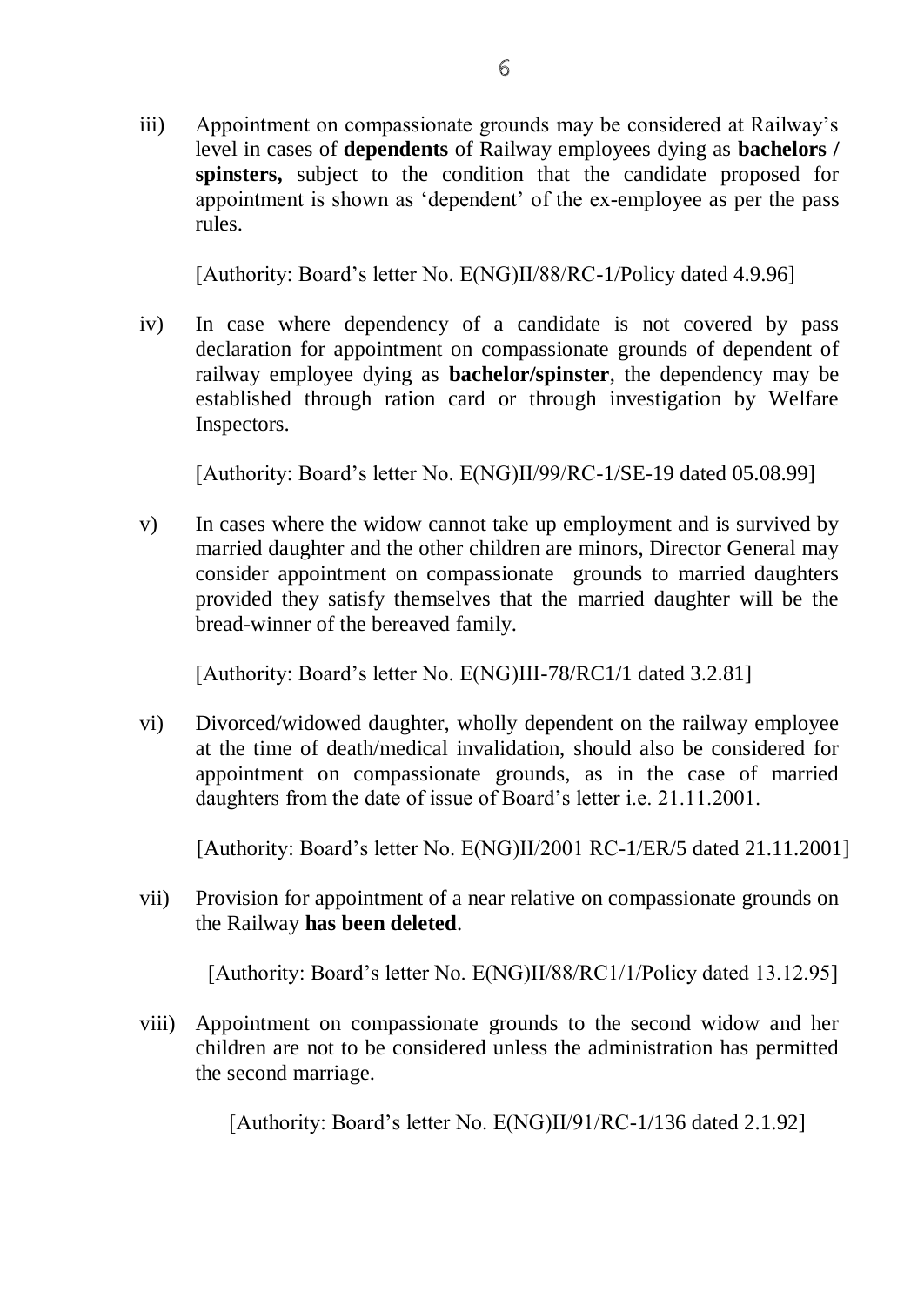ix) Only one compassionate appointment is admissible in the case of death of the husband or wife (both Railway employees) whichever event occurs first.

[Authority: Board's letter No. E(NG)II/86/RC-1/1 Policy dated 02.06.97]

# **X. COMPASSIONATE APPOINTMENT TO WARDS/WIDOWS OF CASUAL LABOUR**

- i) The Director General has powers to consider and decide requests for appointment on compassionate grounds of the wards/widow of a casual labour who dies due to accident while on duty provided the casual labourer concerned is eligible for Workmen's compensation Act., 1923. Such appointment should be as casual labour (fresh face) or substitute.
- ii) Similar consideration may also be shown to a ward/widow of a casual labourer with temporary status at the discretion of the Director General.
- iii) This power should be exercised by the Director General personally and should not be delegated to any authority. This power should be exercised judiciously keeping in view the particular need to contain the total casual labour force. [No.E(NG)II/84/CL/28 dated 04.05.1984, 31.12.1986, 13.03.1987 & 06.12.1989]

### **XI.** *FACILITIES TO BE AFFORDED TO CANDIDATES CONSIDERED FOR COMPASSIONATE APPOINTMENTS:*

i) Sleeper/II Class special pass may be granted to the candidates called for interview/test for the first time for appointment on compassionate grounds in death cases only, for journey from the place of their residence, to the nearest station of the place, where interview/test is held, and back.

[Authority: Board's letter No. E(W)99 PS5-8/9 dated 18.10.99]

## **XII.** *PROCEDURE TO BE FOLLOWED BEFORE MAKING COMPASSIONATE APPOINTMENTS:*

i) The candidates applying for appointments on compassionate grounds should be subject to a suitability test by a committee of three Senior Scale Officers. The suitability of those proposed to be appointed on compassionate grounds should be properly assessed by a test. In case the candidate has the necessary minimum qualifications for all types of Group 'C' post, his/her suitability for all types of Group 'C' posts should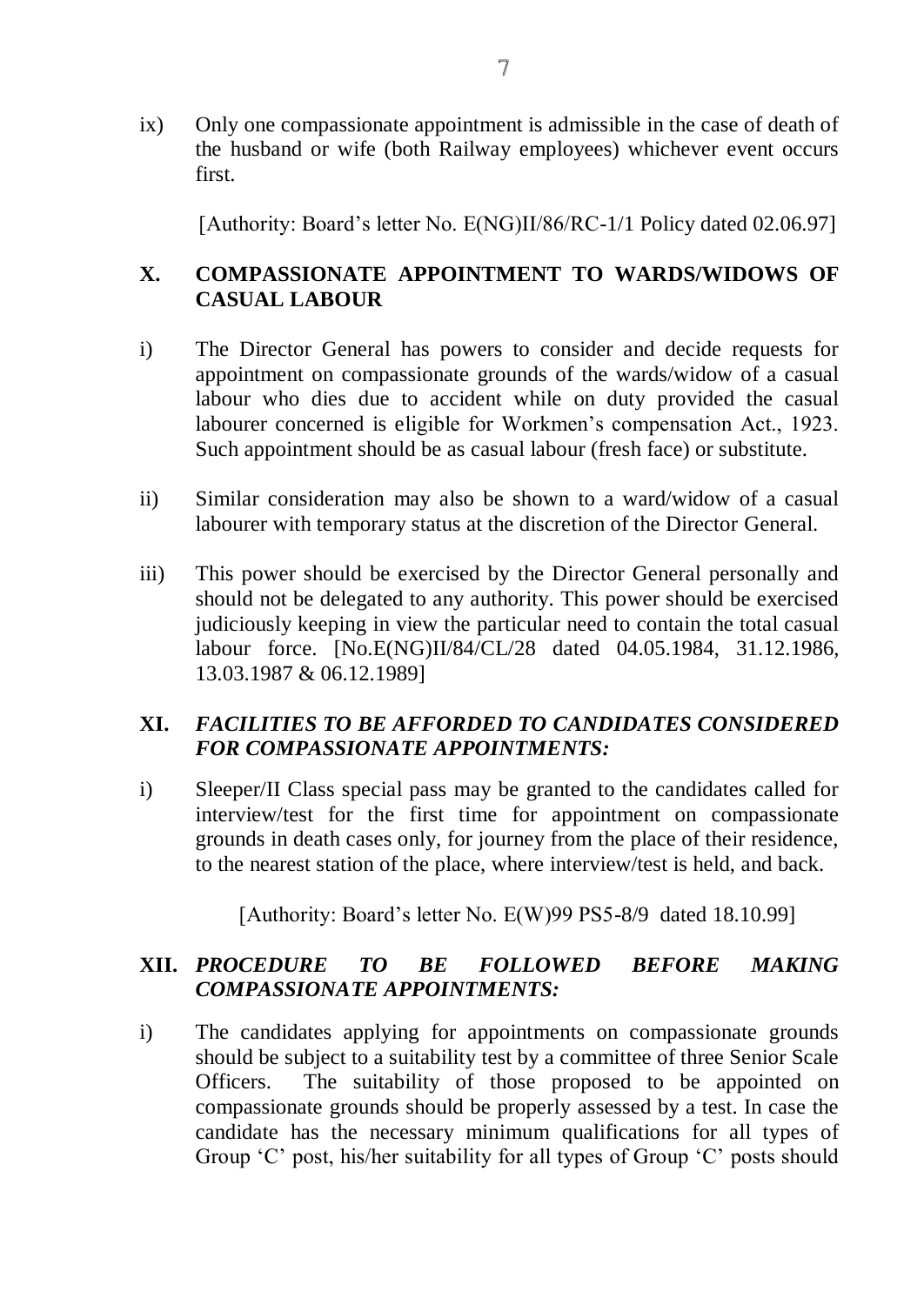be judged and recorded by the screening committee. However, the allotment of posts will be done by C.P.O. Final offer of appointment will, however, be subject to the availability of vacancies, passing of medical examination, production of necessary certificates etc.

[Authority: Board's letter No. E(NG)II-88/RC-1/1/Policy dated 29.07.98]

ii) Suitability test i.e. written test and viva voce of the candidates for appointment on compassionate grounds to Group 'C' posts should be completed on a single day.

[Authority: Board's letter No. E(NG)II-98/RC-1/58 [Policy] dated 16.05.91]

iii) The competent authority may consider the request for allowing a candidate seeking appointment on compassionate ground in Group 'C' post, to re-appear in the suitability test, in exceptional cases, based on the merits of each case, in the event of the candidate having been declared unfit in the first instance.

[Authority: Board's letter No. E(NG)II-99/RC-1/Genl./3/PNM-AIRF dated 28.4.99]

iv) In deserving cases, Director General may consider giving a third chance to a widow only to appear in the suitability test for appointment on compassionate grounds in Group 'C' post based on the merits of each case.

[Auth.: Board's letter No. E(NG)II-2001/RC-1/Genl/11 dated 21.09.2001]

v) It is not necessary that the ward of a Group 'D' employee should be appointed in a Group 'D' post only. If such a ward possesses the required qualification prescribed for Group 'C' post and is also adjudged suitable for the post, he should be considered for such Group 'C' posts.

# **XIII.** *TERMINATION OF SERVICE OF COMPASSIONATE APPOINTEES:*

i) Candidates appointed on compassionate grounds should give an undertaking in writing in the proforma prescribed that he / she will properly maintain the other family members who have been dependent on the railway employee and in case it is proved subsequently that the family members are being neglected subsequently or not being properly maintained by him / her, his / her appointment may be terminated forthwith.

[Authority: Board's letter No. E(NG)II-99/RC-1/Genl./19 dated 22.8.2000]